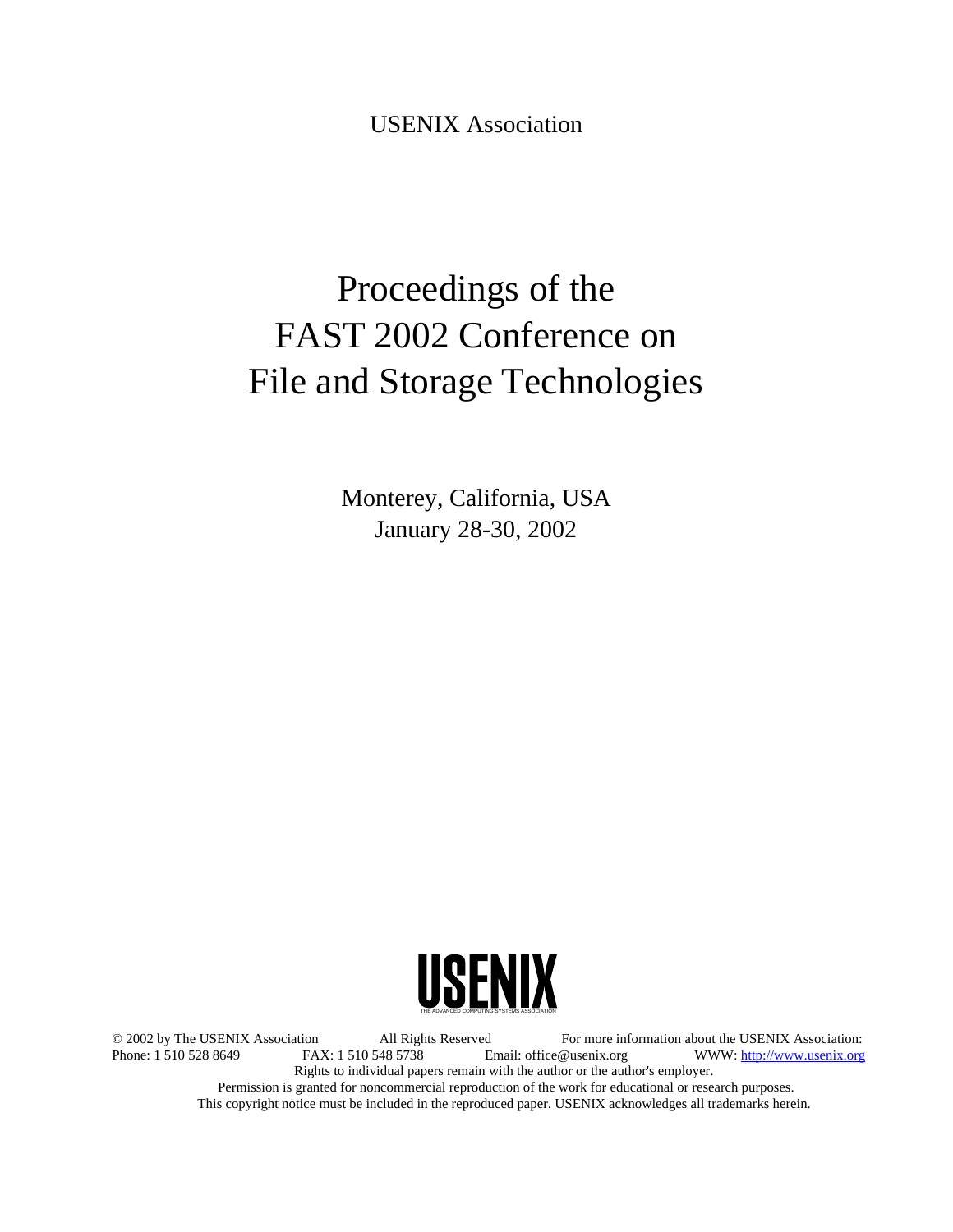# **Strong Security for Network-Attached Storage**

Ethan L. Miller† *University of California, Santa Cruz elm@cs.ucsc.edu*

Darrell D. E. Long† *University of California, Santa Cruz darrell@cs.ucsc.edu*

**Abstract**

We have developed a scheme to secure networkattached storage systems against many types of attacks. Our system uses strong cryptography to hide data from unauthorized users; someone gaining complete access to a disk cannot obtain any useful data from the system, and backups can be done without allowing the super-user access to cleartext. While insider denial-of-service attacks cannot be prevented (an insider can physically destroy the storage devices), our system detects attempts to forge data. The system was developed using a raw disk, and can be integrated into common file systems.

All of this security can be achieved with little penalty to performance. Our experiments show that, using a relatively inexpensive commodity CPU attached to a disk, our system can store and retrieve data with virtually no penalty for random disk requests and only a 15–20% performance loss over raw transfer rates for sequential disk requests. With such a minor performance penalty, there is no longer any reason not to include strong encryption and authentication in network file systems.

# **1 Introduction**

Computer storage is an increasingly important part of the Internet, and ensuring the security and integrity of stored data is a crucial problem. Attacks by hackers and insiders have led to billions of dollars in lost revenue and expended effort to fix the resulting problems. Most organizations rely heavily on their distributed computing environment, which usually consists of workstations and a shared file system. This file system is typically stored on a centralized file server that is managed by a system administrator with super-user privileges, leaving the data vulnerable to anyone who can obtain (legitimately or otherwise) super-user access.

William E. Freeman *TRW william.freeman@trw.com*

Benjamin C. Reed *IBM Research breed@almaden.ibm.com*

Recently, however, network-attached storage has begun to replace traditional centralized storage systems [1, 12]. In such systems, disks are attached directly to a network, and rely upon their own security rather than using the server's protection. This arrangement makes security more difficult because the disk is directly exposed to potential attacks instead of being hidden behind a single server that can be "hardened."

Most existing secure storage systems provide either authentication or encryption, but not both. For example, CFS [3] encrypts data, but does not easily permit authentication of data or sharing with other users. Systems such as SFS-RO [18] and NASD [12, 13] use encryption to provide network security and authentication, but store data in the clear. Recently, systems such as TCFS [6] and SUNDR [19] have incorporated both authentication and encryption, but at a relatively high penalty to performance.

We have developed a security system for networkattached storage that relies upon strong cryptography to protect data stored in a distributed storage system. Our system stores and transfers all data encrypted, only decrypting it at a client workstation. The drives lack sufficient information to decrypt the data they hold or to undetectably forge new data, so physically stealing the media will not enable an attacker to gain access to the data or to plant false data. Similarly, an administrator backing up the storage system has access to only encrypted copies of the data; the authorized users of a particular file are the only ones with access to its unencrypted contents.

Despite this level of security, our system does not impose much overhead on the file system. Our experiments using raw disks show that the encryption and verification provided by our system imposes almost no penalty for small random accesses to blocks on disk and less than a 20% penalty for large sequential transfers. Integration into a file system will further reduce this overhead by increasing the "base" time due to other file system overheads.

<sup>†</sup>Supported in part by Lawrence Livermore National Laboratory under contract B513238.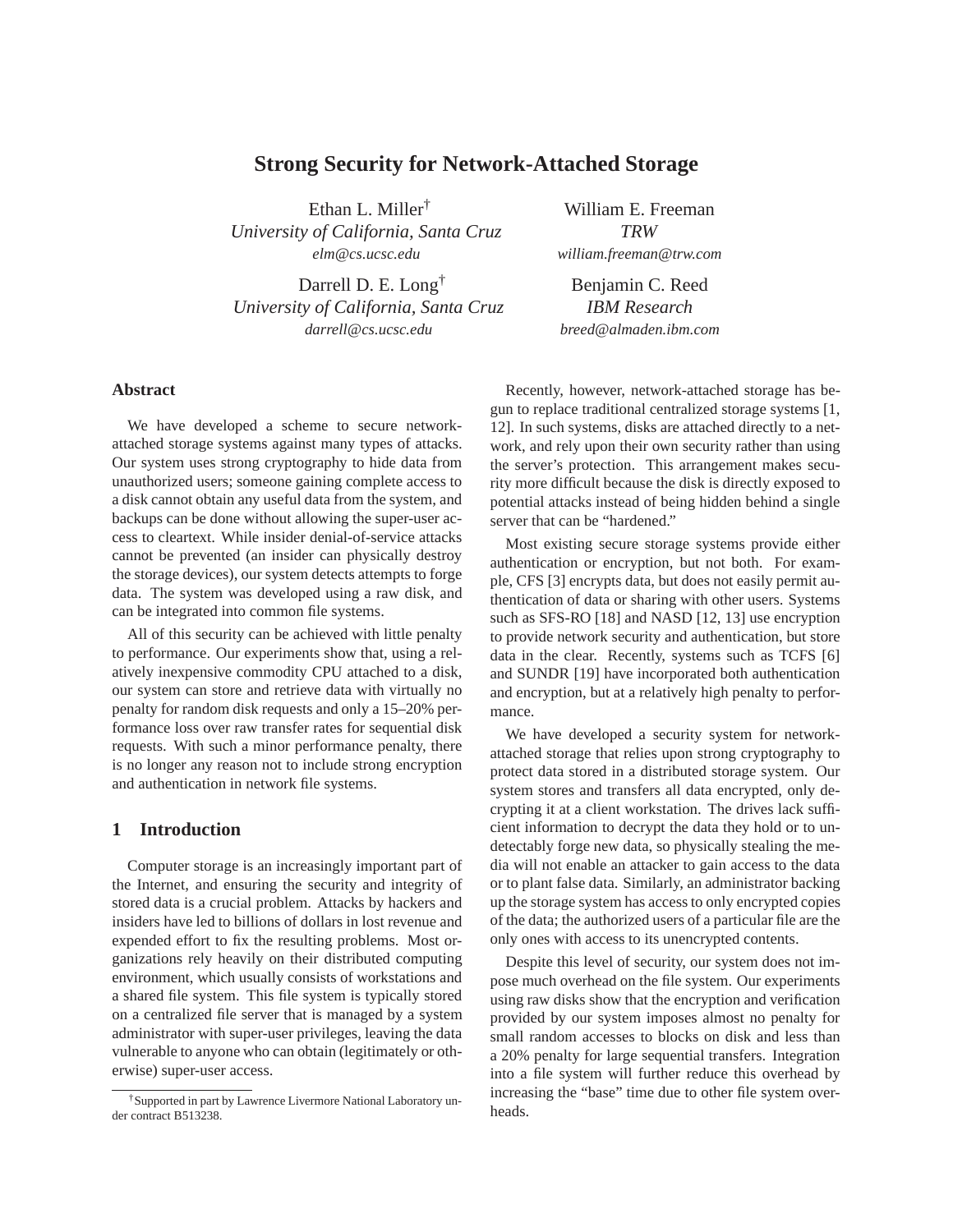We begin by describing previous work in securing storage systems, discussing the strengths and weaknesses of each system. We then describe Secure Network-Attached Disks (SNAD), our system for protecting data on network-attached disks. Next, we describe the experiments we ran to test our systems performance and show that security for network-attached storage is possible without much performance penalty. We conclude with a description of our plans for integrating strong security into modern file systems.

# **2 Related Work**

Many systems have been designed to address the security problems of modern distributed file systems. However, these systems have suffered either from weak security, poor performance, or both. It is only recently that CPU performance has advanced to the point where strong cryptography can be done quickly with inexpensive processors. This allows its use on low-cost processors that can be associated with each disk in a distributed file system [12].

#### **2.1 Controlling Access to File Systems**

Most file systems include some measure of security. However, systems such as xFS [1] and Petal [16] pass nearly all of their data in the clear, relying on relatively insecure networks and trusted hosts for data protection. Such a tactic works well if a network is totally disconnected from the rest of the world, but is a poor solution for modern systems that are exposed to the Internet. Some protection can be provided via firewalls or secure network protocols [4, 15], but these mechanisms do not protect data stored on disk. NFS offered little security until recently [22]; the new NFSv3 and NFSv4 protocols promise additional security, but there is little experience with the performance overheads of providing such security.

Other systems, such as AFS [14, 24] and NASD (Network Attached Secure Disk) [12, 13] use Kerberos [20] to provide security. These systems provide stronger security by requiring users to obtain "tickets" from a third party. The tickets are then presented to the file server (AFS) or NASD disk as proof of identity and access rights. These systems are considerably stronger than those that rely upon simple authentication, but they still suffer from several problems. First, files are left in the clear on the disks themselves, and may be transferred in the clear as well. Second, Kerberos-based systems rely upon a centralized security authority that is separate from the disks themselves. This is advantageous for sharing within a well-connected organization, but can become more difficult for widely distributed systems.

SCARED [21] is another file system that uses encryption to authenticate remote network storage. The SCARED design supports the use of end-to-end encryption of data, and, similar to SNAD, uses timestamps and counters to protect against replay attacks. However, SCARED does not implement end-to-end data encryption, leaving that for the underlying file system. SCARED, like the highest-performance version of our security system, uses secure hashes for authentication.

The Secure File System (SFS) [11, 18] provides strong authentication and a secure channel for communications. It also allows servers to authenticate their users and clients to authenticate servers. However, the general implementation of SFS [11] requires that users trust file systems to store and return file data correctly. SFS-RO [18] does not impose such a requirement, but it also forbids remote clients from writing to the file system, limiting writes to users on the server with access to the server's private key. The SUNDR file system [19] will address these issues by providing strong encryption and authentication for all file system users; however, its use of publickey encryption will subject it to the same performance issues we discuss in this paper.

#### **2.2 Protecting Data on Disk**

While most file system security has focused on access control and protecting data in transit, there have been a few file systems that have protected data on disk as well. There has been some work on protecting data on disk by making it impossible to delete [25]; however, our focus is on protecting data on disk from discovery by an intruder.

Many users have implemented their own "secure file system" by simply encrypting their files using standard encryption software. This provides confidentiality and, if the user also signs the file, a mechanism for ensuring that the server did not corrupt the data. However, this is an ad hoc mechanism, and does not deal with many issues such as sharing files between users.

The Cryptographic File System (CFS) developed at AT&T Bell Laboratories [3, 5] encrypted all data and potentially sensitive metadata stored on disk. When a user desired access to an encrypted directory, he issued a command to attach the encrypted directory to a subdirectory of /crypt. If the correct password was entered, the data was subsequently available in decrypted form. Because the structures to support this were stored in a "normal" directory structure, they could be used with NFS and other file systems. However, CFS also required that the server be trusted to "actually store (and eventually return) the bits that were originally sent to it." In the Internet era, there is no guarantee that a server will do this, so there must be a mechanism to ensure that the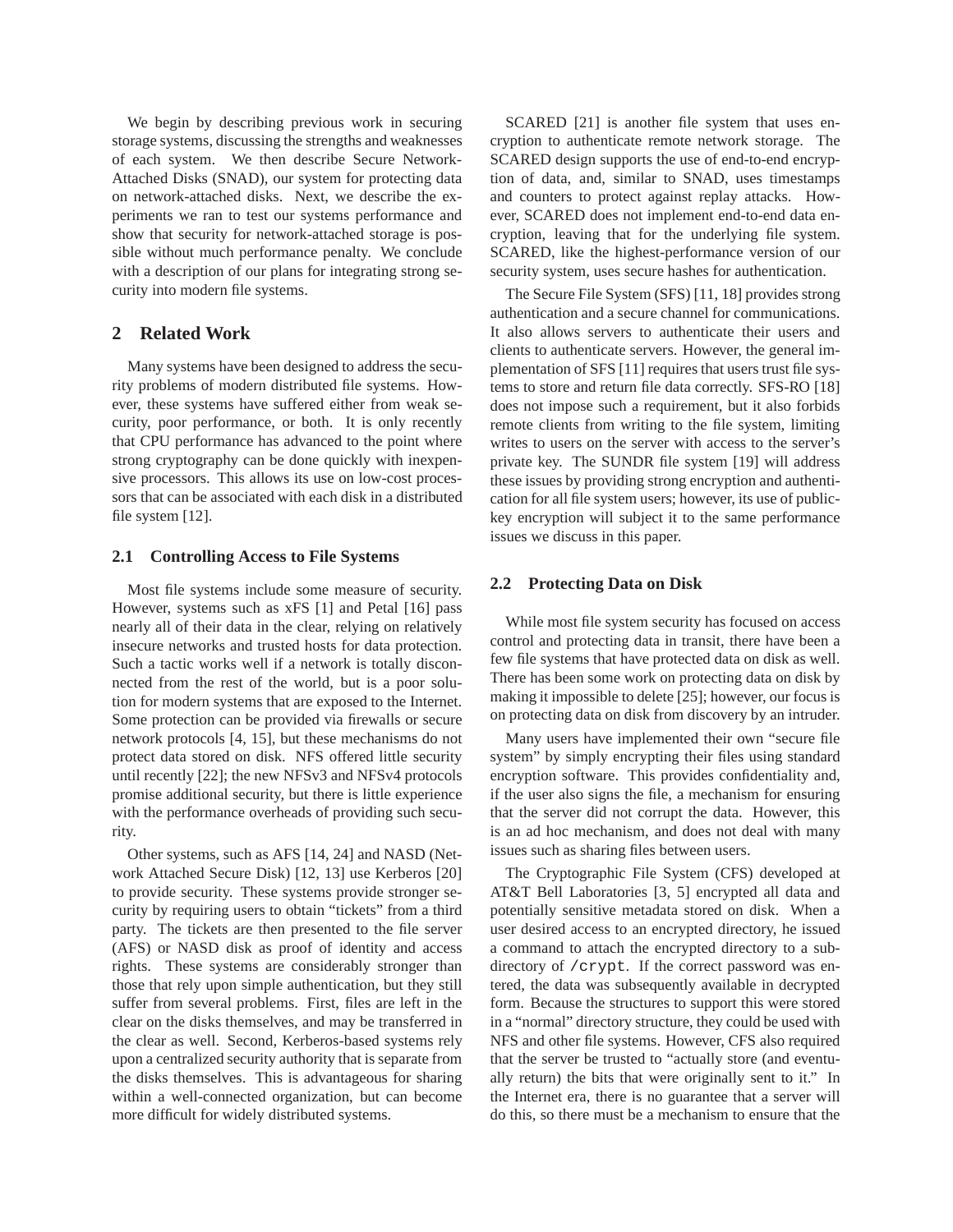server has not maliciously altered the data. In addition, CFS does not discuss mechanisms for distributing keys among users for sharing files. A more recent cryptographic file system, Cryptfs [27] works in a similar way and has similar sharing and authentication issues.

Recently, TCFS [6] has provided strong security and authentication for file system users. However, TCFS is relatively slow, reducing file system performance by more than 50%.

The design of a trusted database system such as Trusted DataBase (TDB) [17] could be adapted to file systems; however, TDB is not easily scalable, making it less useful for large-scale file systems.

## **3 System Design**

The goal of our system is to address the security shortcomings of previous file systems while preserving the flexibility and performance of standard distributed file systems. We propose three security alternatives for network-attached storage; the first two are considerably more CPU-intensive because they make extensive use of public-key encryption, but are also more secure. The third alternative avoids the use of public-key encryption on each block transfer, resulting in high performance on current low-cost CPUs while providing nearly as much security as the first two alternatives.

# **3.1 Design Goals**

Our security schemes provide several important features for a secure file system. The first feature is end-toend encryption of all file system data, including storage on disk. This is necessary to restrict access to data to only authorized users, specifically excluding system administrators and backup systems. An adversary with full access to all of the bits on the disk or the network should be unable to decipher any user files—the disk must not contain sufficient information to decrypt the data stored on it. Rather, data should only exist in unencrypted form on the client.

A second desirable feature is data integrity. A user reading data from the server must be sure that the files received are those originally stored. It is no longer a good idea to trust that a disk is secure against intruders; data modified at the disk or introduced into the system by an malicious intruder must be detectable. Storing a nonlinear checksum over the cleartext in a block along with the ciphertext, as described in Section 3.4.3, allows any authorized user to detect a change made to the encrypted block by an intruder who did not have the symmetric key to encrypt the file.

Flexibility is a third feature that is desirable in a se-

cure file system. While it would certainly be possible to simply encrypt each file with a user's password, this approach is impractical because it makes file sharing difficult. Instead, a file system should have sharing at least as powerful as that in standard UNIX and preferably as flexible as the access control lists provided by AFS [14].

High performance and scalability is the fourth feature desirable for a secure distributed file system. Though it may be possible to build a secure file system, users may avoid using it if performance is poor. If encryption and decryption are performed at the client, encryption throughput will limit a single client's bandwidth, but not the bandwidth of the entire system. By minimizing the effort required by the network-attached disk's CPU, however, it is possible to build a distributed storage system that can be used by hundreds of clients, each of which can decrypt the data intended for itself.

#### **3.2 Basic Mechanisms**

The basic mechanism behind our security system is to encrypt all data at the client and give the server sufficient information to authenticate the writer and the reader sufficient information to verify the end-to-end integrity of the data.

SNAD relies upon several standard cryptographic tools. The client uses the RC5 algorithm [23] to encrypt the data before it leaves the client, though any strong and fast algorithm such as Rijndael [7] would also be acceptable. This ensures that the data is unreadable by anyone until it is decrypted by the client that reads it. Public-key cryptography is used to allow disks to store information that can be used to decrypt their files; because public-key encryption is asymmetric, however, only a user with the appropriate private key can use this information. This process is described in Section 3.4. The security provided by SNAD is very strong; the symmetric algorithms use 128 bit keys—the key length Schneier recommends for highly secure information with a lifetime longer than 40 years [23]. If 128 bit keys are too short, longer keys may be used.

SNAD also makes extensive use of cryptographic hashes and keyed hashes. Cryptographic hashes such as MD4, MD5, and SHA-1 [23] use a one-way function to compute a large number (128 or 160 bits) from a block of data. Any modification in the input data will cause the resulting hash value to change. While it is possible to find two sets of input data that will result in the same MD4 hash (weak collision) [8], there is still no known way to produce a second input that hashes to the same value as a given first input. MD5 and SHA are variations on MD4 for which it is currently believed NP-hard to find two input texts that result in the same hash value.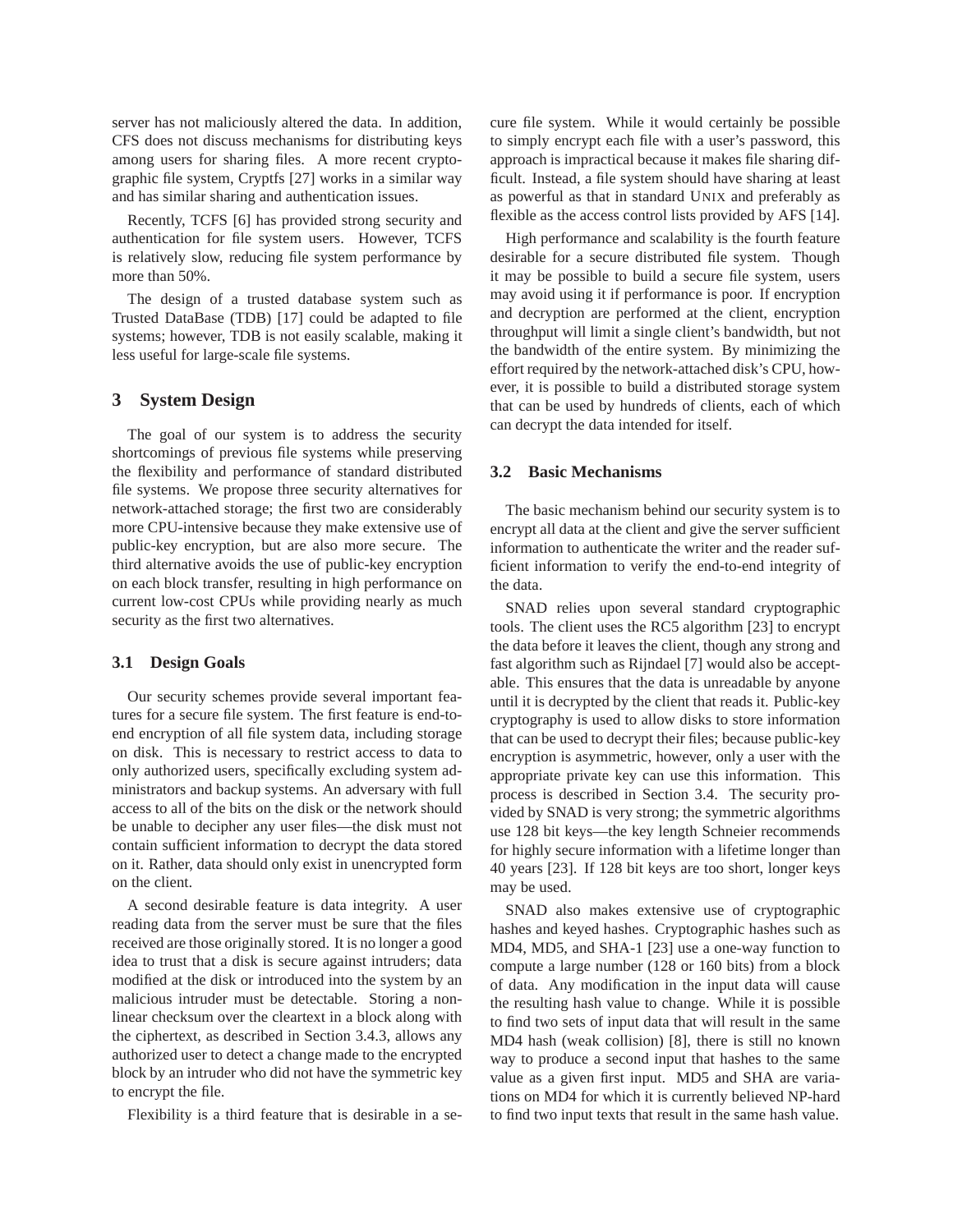

Figure 1: Relationships between objects in a Secure Network-Attached Disk.

Keyed hashes such as HMAC [2] use a cryptographic hash in conjunction with a shared secret to check integrity and authenticate a writer. If the sender and receiver share a key, the key can be included in the cryptographic hash, preventing anyone who intercepts the data from undetectably modifying it unless they know the shared key.

## **3.3 SNAD Data Structures**

All of the SNAD security schemes use four basic structures: secure blocks, file objects, key objects, and certificate objects. Although these objects are all shown as contiguous blocks of data, there is no requirement that they be stored contiguously on disk.

#### **3.3.1 Overall Data Structure Organization**

The overall data structure organization of SNAD is shown in Figure 1. The diagram shows multiple file objects using a single key object; this corresponds to a situation where two files have the same access controls. It is likely that there will be relatively few key objects on a disk, just as there are relatively few unique groups in a standard UNIX file system.

All of the objects shown in Figure 1 require relatively little overhead. Each data object requires 36–100 bytes of overhead, depending on which security scheme is being used. Even for 100 bytes of overhead, using 4 KB blocks requires just 2.4% overhead for cryptographic metadata. File objects require little overhead just a pointer to a key object. Key objects are also small: a key object requires 76 bytes for the header and 72 bytes for each user. If each of 10,000 users is part of 200 differ-



Figure 2: Secure block.

ent groups, there will need to be 148 MB of key objects, or 0.37% of a 40 GB disk. The certificate object requires less than 300 bytes per user, adding just 3 MB to the total. Thus, all of the security information for SNAD occupies less than 3% overhead for a 40 GB disk. For comparison, the inodes in a UNIX file system typically consume 1–2% of total storage.

## **3.3.2 Secure Blocks**

A secure block (SB) is the minimum unit of data that can be read or written in the secure file system, and corresponds to a file block in a standard file system. Files are composed of one or more secure blocks; a sample secure block is shown in Figure 2.

The block security information is different for each of the three security schemes discussed in Section 3.4, but is on the order of 32 bytes long. The block ID is a unique identifier for the block in the file system, and is a combination of the unique file identifier and block number in the file. The user ID is the creator of the secure block and is used by the SNAD server to determine which public key or writer authentication key to use to check the security of the block. If the server is an object-based storage device or file server, the user ID list need not be stored for each secure block; instead, it can be retrieved from the file or object to which the secure block belongs.

The data stored in the data object is encrypted using a symmetric encryption algorithm such as RC5. The key used to encrypt the data is obtained from the key object associated with the file, as described in Section 3.3.4. An initialization vector (IV) consisting of the file ID and block offset within the file is used to prevent identical plaintext blocks encrypted with the same key from encrypting to the same ciphertext. Knowledge of the IV does not aid in cryptanalysis of the block's ciphertext; rather, it prevents an attacker who cannot decrypt a secure block from determining which secure blocks contain the same plaintext.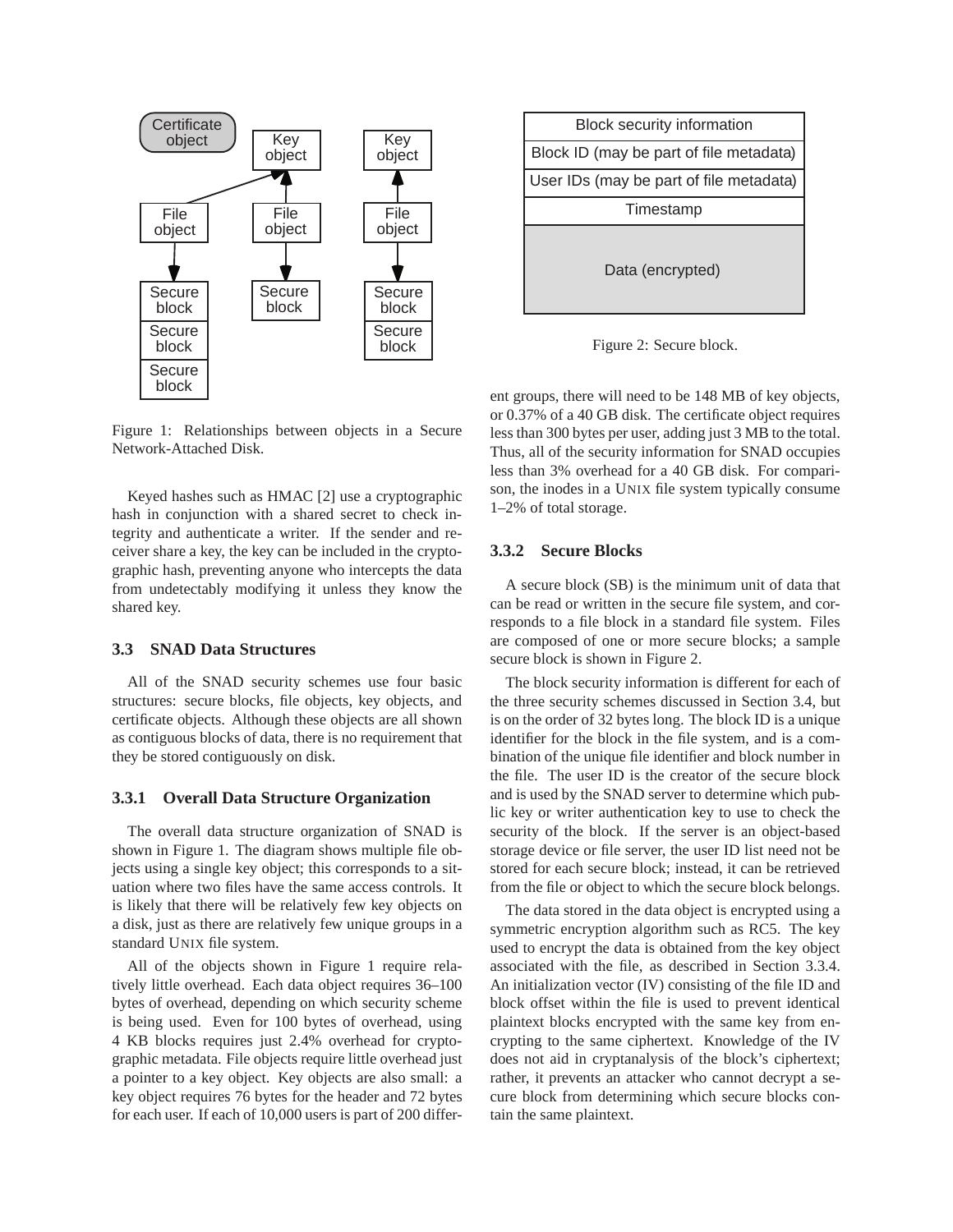| Key file ID | User ID                      |  |  | Signature   Ref count |
|-------------|------------------------------|--|--|-----------------------|
| User ID     | Encrypted key<br>Permissions |  |  |                       |
| User ID     | Encrypted key                |  |  | Permissions           |
|             |                              |  |  |                       |
| User ID     | Encrypted key<br>Permissions |  |  |                       |

Figure 3: Key object.

User ID | Public key | HMAC key | Timestamp User ID | Public key | HMAC key | Timestamp User ID | Public key | HMAC key | Timestamp ...

Figure 4: Certificate object.

key object belongs to someone authorized to change the key object. Because someone who modifies a key object must sign it, there is a way of tracing illegitimate modifications to a particular user.

Each tuple in the body of the key object includes a user ID, encrypted key, and permissions for that user. The user ID need not correspond to a single user; it could, instead, be an equivalent to a UNIX group and correspond to several users with shared access to a single private key, similar to the mechanism in TCFS [6]. The second field in the tuple contains the key for the symmetric RC5 algorithm. Rather than storing this key in the clear, the key object stores the key encrypted with the user's public key. The disk cannot decrypt any key unless it obtains a user's private key, but the only way to get a user's private key is to steal it from a client or the user himself because keys are kept on the client and never sent to the disk. The permissions field is used by the disk to determine whether the user is allowed to write the key object.

A key object may be used for more than one file. If this is done, all files that use the key object are encrypted with the same symmetric encryption key and are accessible by the same set of users. In this way, a key object corresponds to a UNIX group.

#### **3.3.5 Certificate Objects**

Each network-attached disk contains a single certificate object, shown in Figure 4, which contains administrative and cryptographic information about each SNAD user. The disk uses the information in the certificate object to authenticate users and do basic storage management.

The certificate object contains a list of tuples, each of which includes a user ID, public key, HMAC key (for Schemes 2 and 3), and timestamp. The user ID identifies the user or group to which the remainder of the tuple pertains. The public key is stored on the disk for two reasons: as a convenience so that the disk and those using it need not consult a centralized key server, and for writer authentication in one of the security schemes described in Section 3.4.

The HMAC key is used in two of the schemes to ver-

The timestamp is used simply to prevent replay attacks; it need not be an actual timer, but instead could simply be a counter incremented at each client.

If a secure block is too large, each file will waste relatively large amounts of space on average, half of the last secure block. However, minimizing both storage and operational encryption overheads requires that objects not be too small. Like file blocks, secure blocks could be variably sized within a single file system; however, we assumed fixed sized secure blocks. We explore the performance tradeoffs with respect to object size in Section 4.

# **3.3.3 File Objects**

File objects are composed of one or more secure blocks along with per-file metadata. In addition to the usual file metadata such as block pointers, file size, and timestamps, a file object contains a pointer to a key object. This pointer is used to find the keys that may be used to access the file. Except for the pointer to the key object and perhaps pointers to the extra information for secure blocks, the structures for file objects are identical to those for standard files.

#### **3.3.4 Key Objects**

Each key object, shown in Figure 3, contains several types of information. The key file ID is just the unique identifier for the key object on the system. The user ID in the header of the key object is that of the last user to modify the key object. The reference count is kept by the system to know when the key object is no longer needed.

When a user writes the object, he hashes the entire object except for the reference count and signs the hash with his private key, storing the result in the signature field. Anyone using the key object verifies the integrity of the object by performing the same hash and verifying the provided signature. This mechanism prevents the disk, or anyone with access to it, from undetectably modifying the security fields of a key object a client using the key object can check to ensure that the signature on a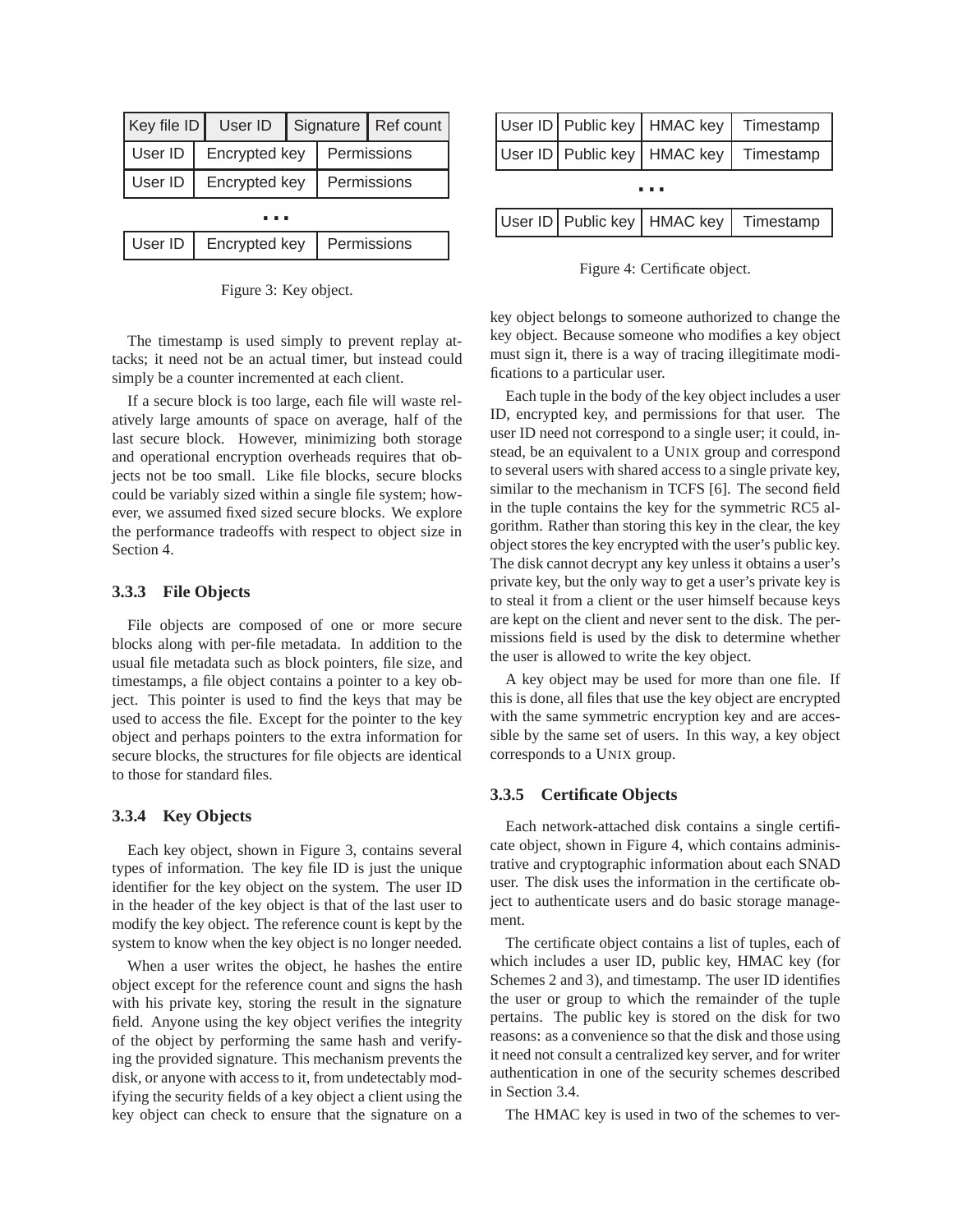ify the identity of the user writing data, and is stored encrypted, with the decryption key for the HMAC keys held in non-volatile memory on the disk. Storing the HMAC keys encrypted allows them to be backed up without compromising them. When the certificate object is loaded into memory on disk startup, the HMAC keys are decrypted and cached in volatile memory.

The timestamp field is updated each time a user writes a file object, and is used to prevent replay attacks. A centralized clock is not necessary unless requests for a particular user ID may come from several clients at about the same time. This can occur if a user ID actually corresponds to a group, or if a user is logged on to several systems at once. The sole purpose of the timestamp is to prevent replay attacks; clocks may be synchronized using any number of common approaches, or replay attacks may be thwarted as described in Schneier [23]. An attacker who obtained a decrypted copy of the certificate object would be able to write to any block of the disk as if he had physical access to the disk. Attacks of this sort could destroy valid data by overwriting it, but could not plant undetectable fakes unless the attacker were also an authorized reader of the file (and even this is impossible if a block must be signed by its writer, as we require in two of our security schemes).

#### **3.4 SNAD Security Schemes**

Our security schemes all use symmetric encryption to encrypt data objects, but vary in the mechanisms used to provide end-to-end data integrity. This variation trades off slight reductions in integrity guarantees for significantly higher performance by varying the number, type, and location of the cryptographic operations. We focus on the operations performed in each of the schemes; details on the security of the schemes can be found in an earlier paper [10].

All of the SNAD protection schemes provide strong security by encrypting each block of data using RC5 at the client; other encryption algorithms may also be used. Because the RC5 keys are stored on the drive encrypted with the public key of any user permitted to access the file, even gaining access to both the ciphertext on the disk and the encrypted keys would be of no use without the necessary private key. As a result, the disks provide an encrypted block of data and encrypted keys to anyone who requests them. Assuming that the encryption is sufficiently strong, the encrypted information will not benefit an attacker, so there is little use in having the disk attempt to verify the identity of a requester. If the user can decrypt the symmetric key, he can obtain the block's plaintext.

Writing blocks in all three schemes is controlled in

much the same way as a standard file system, but with strong writer authentication. Only authenticated users with permission to write a block are allowed by the disk to do so. Traditional file systems, however, are vulnerable to attackers placing bogus data on the disk by gaining access to low-level write routines. SNAD guards against this with encryption and checksumming; secure blocks written without knowledge of the symmetric key for the object will give a checksum error when decrypted by a client. The only way for an unauthorized write to occur is for an authorized reader to gain physical access to the disk, use the file's symmetric key to write a secure block, and (for Schemes 1 and 2) sign the cryptographic hash. This weakness is present in any security scheme that uses symmetric key encryption to protect files: anyone that can decrypt the file can encrypt it as well. Reading and writing data in each of the three schemes have much in common. First, the user must give his private key to the client, which is assumed to be trusted by the user. This can be done via password, authentication server (*e.g.*, as is used in Kerberos [20]), or smartcard. For each file, the user opens the file and reads the key object for the file; for this operation as any others, file system caching may be transparently used. The appropriate field of the key object is then decrypted the to obtain the symmetric encryption key for the file. This key is then used to encrypt the data before sending it to the server and after decrypt it after receiving it from the server.

## **3.4.1 SNAD Scheme 1**

The first SNAD scheme provides security on each block of data similar to that provided by some cryptographic electronic mail security schemes such as PGP [28]. Writes in this scheme encrypt each data block, compute a hash over the entire data object (including the metadata), and sign the hash using the user's private key. This hash can then be verified by anyone with the user's public key. In particular, the disk can recompute the hash and compare it against the hash signed by the user who sent the block. If they match, the disk successfully verifies the provided signature, and the user has the permission to write the file, the SNAD server writes the block to disk. The block security information for this scheme thus consists of a signed secure hash.

Reads in this scheme require no operations by the SNAD server CPU, but do require that the client CPU check the hash and signature just as the SNAD server did on a write. Additionally, the client must decrypt the data.

Table 1 summarizes the operations that must be done for each read and write request. Note that this scheme requires relatively expensive signature and verification operations for each disk request; in particular, the CPU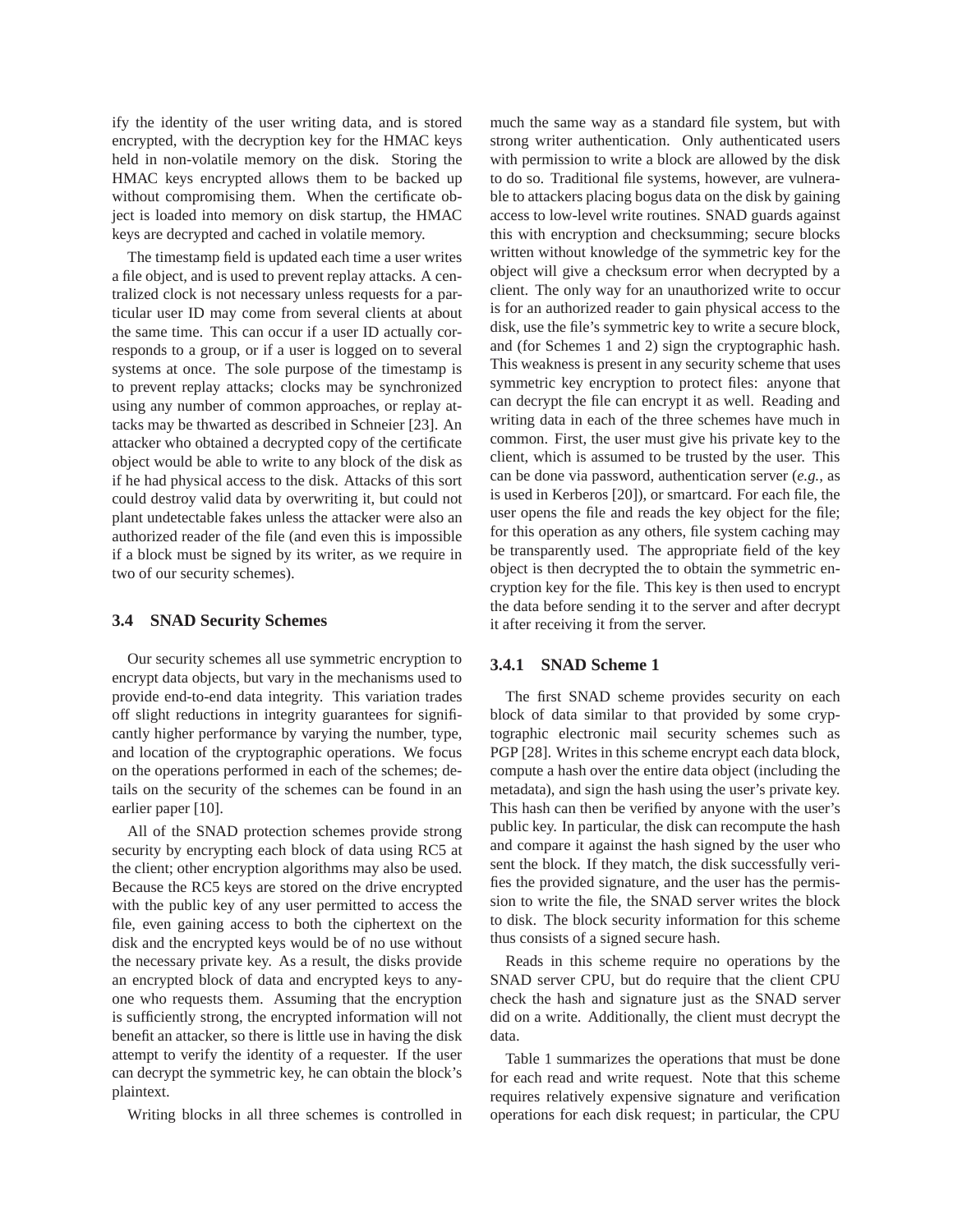| <b>Operations</b> | Read          |            | Write         |     |  |
|-------------------|---------------|------------|---------------|-----|--|
|                   | <b>Client</b> | <b>NAS</b> | <b>Client</b> | NAS |  |
| En/Decrypt        |               |            |               |     |  |
| Hash              |               |            |               |     |  |
| Signature         |               |            |               |     |  |
| Verification      |               |            |               |     |  |

Table 1: Cryptographic operations used in Scheme 1.

| <b>Operations</b> | Read          |            | Write         |            |  |
|-------------------|---------------|------------|---------------|------------|--|
|                   | <b>Client</b> | <b>NAS</b> | <b>Client</b> | <b>NAS</b> |  |
| En/Decrypt        |               |            |               |            |  |
| Hash              |               |            |               |            |  |
| Signature         |               |            |               |            |  |
| Verification      |               |            |               |            |  |

Table 2: Cryptographic operations used in Scheme 2.

on the network-attached disk must perform an expensive signature verification for each block write. Because this CPU is likely to be slow, the verification will reduce write performance

#### **3.4.2 SNAD Scheme 2**

Scheme 2 replaces the SNAD server's signature verification with an HMAC. In this scheme, the client performs a cryptographic hash on the block and signs it. However, this signed hash, which is stored with the secure block, is only verified by the client when it reads the block. The client also calculates an HMAC on the secure block using the secret HMAC key it shares with the server and sends the HMAC to the SNAD server. The SNAD server computes an HMAC using the shared secret key from the certificate object and checks it against the HMAC received from the client. Recalculating the entire hash including the HMAC key would be time-consuming; instead, the client simply performs an HMAC over the hash.

The replacement of a signature verification by an HMAC reduces the load on the SNAD disk CPU, but does not reduce the load on the client CPU, which still must perform signatures on writes and verifications on reads. Table 2 shows the operations that the client and server perform for secure block reads and writes

#### **3.4.3 SNAD Scheme 3**

The previous two schemes use a public-key signature to identify the originator of a data block and ensure that the block hash has not been modified. The third scheme uses a keyed-hash (HMAC) approach to authenticate a

|           |  | <b>Operations</b> | <b>Read</b>   |            | Write         |            |
|-----------|--|-------------------|---------------|------------|---------------|------------|
| <b>AS</b> |  |                   | <b>Client</b> | <b>NAS</b> | <b>Client</b> | <b>NAS</b> |
|           |  | En/Decrypt        |               |            |               |            |
| $\times$  |  | Hash              |               |            |               |            |
|           |  | Signature         |               |            |               |            |
| $\times$  |  | Verification      |               |            |               |            |

Table 3: Cryptographic operations used in Scheme 3.

 $\overline{\times}$  verify a keyed-hash is also able to create it. Scheme 3 writer of a data block and verify the block's integrity. HMACs differ from signed hashes in that a user able to still uses public-key authentication for key objects because writing key objects, while slower with public-key controls, is very infrequent.

> Write operations in this scheme require the client to encrypt the secure block and calculate an HMAC over the ciphertext. This information is then sent to the disk, which authenticates the sender by recomputing the HMAC using the shared secret key from the certificate object. If the write is authentic and the user has the permissions to modify or create the secure block, the SNAD disk commits the write to disk, updating structures as necessary. Note that the disk does not store the HMAC because it must recalculate a new HMAC if the reader is a different user from the user who wrote the block.

> Unlike the previous two schemes, this scheme requires the SNAD disk to perform a cryptographic operation on a read: the disk must calculate a new HMAC using the key from the user requesting the data. The data object, along with the new HMAC, is then sent to the client requesting the data. If the disk were forced to write blocks without the proper encryption key, a client could detect this during a read by recomputing the non-linear checksum over the cleartext and comparing it to the stored checksum.

> The operations performed by the client and SNAD disk are summarized in Table 3. Note that this scheme requires no signature generation or verification operations; however, the SNAD disk must now compute an HMAC on both reads and writes

#### **3.5 SNAD Design Issues**

There are many design issues that must be considered when building a secure file system, particularly in the area of key management. Mazières, et al. discuss many of these issues in more detail [18, 19]; however, we feel that there are a few problems of particular importance that should be mentioned here. These issues include creating key objects, adding and removing users from a key object, and providing a key escrow system.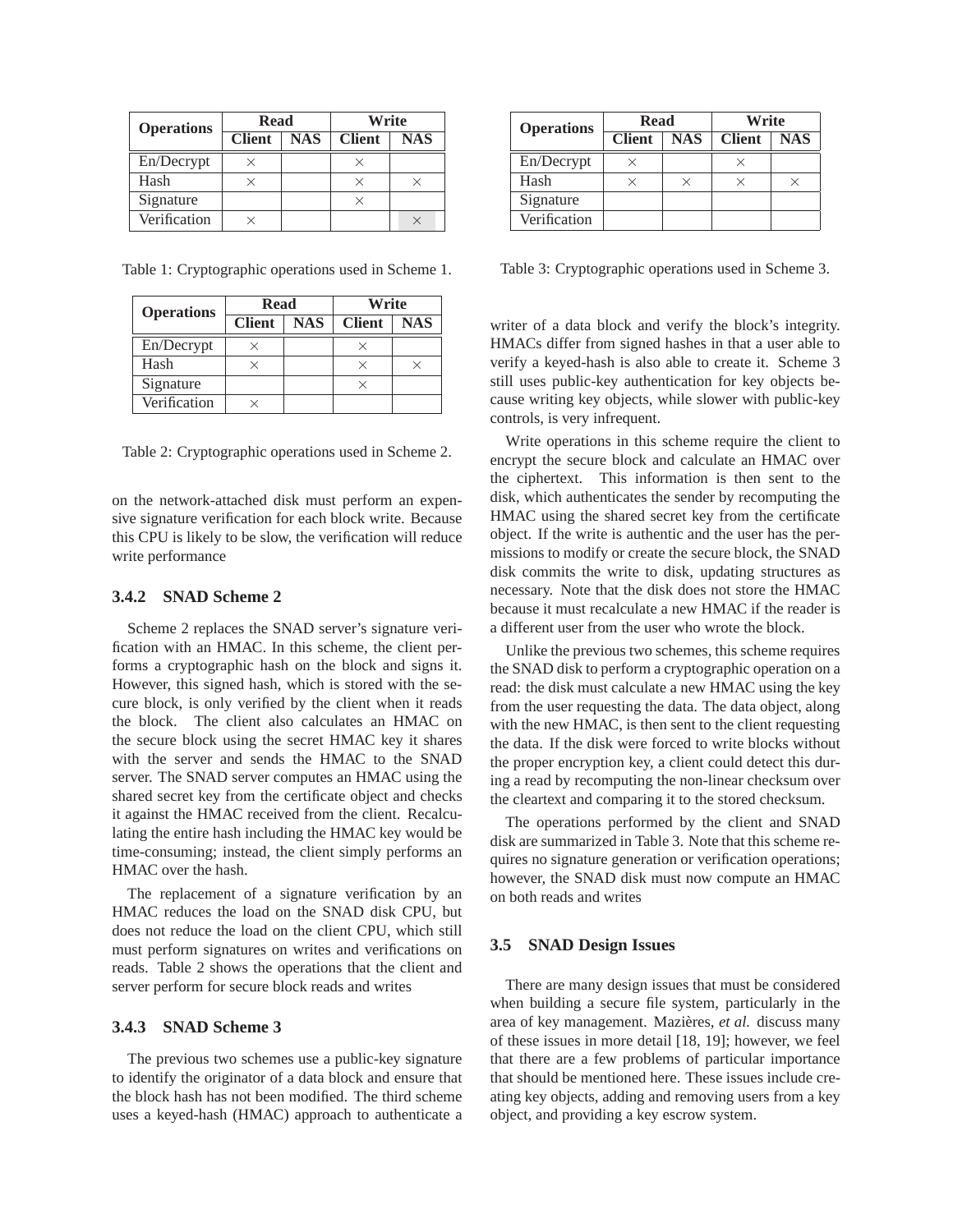#### **3.5.1 Creating a Key Object**

The creation of file objects and data objects is relatively straightforward, assuming that an appropriate key object and certificate object already exist. However, there must be a way to create new key objects.

The primary requirement for a new key object is a new RC5 key that will be used to encrypt files that use the key object. The key object creator must ensure that the RC5 key is truly random (not merely pseudo-random), and then encrypt it with his own public key as well as that of anyone else he wishes to have access to the file. Once this is done, the key object may be stored on a SNAD disk, and is ready for use. This procedure is relatively simple, and only relies on the ability to generate truly random numbers for the RC5 key.

#### **3.5.2 Modifying Access Permissions**

One of the largest difficulties with many systems for maintaining security is dealing with the modification of access groups. Adding users to an access group is relatively straightforward a user with the rights to add a new user can simply use his private key to obtain the RC5 key, and encrypt that key with the new user's public key. The new user can now access the files associated with this key object.

Revoking permissions is a more difficult problem for which there are several possible solutions. The first solution is to simply delete the user's line from the key object; if this is done, the user will be unable to obtain a new copy of the RC5 key, though he may still have the RC5 key cached somewhere. A second solution is to immediately reencrypt the associated files using a different key object containing only those users who should still have access to the file. This solution is slower, but will ensure that the revoked user cannot access the file. A third solution is to apply the second solution lazily. This allows the revoked user to continue to access old data until the files are reencrypted, but denies him access to any new data, which is encrypted with a different key.

The choice of revocation method is still an open issue with no well-accepted solution. We are currently investigating tradeoffs between these three mechanisms for changing access permissions.

#### **3.5.3 Key Escrow**

One potential problem with an encrypted file system is that a user may abscond with his key (or simply lose it), making it impossible to access files that only he was allowed to see. In many organizations, this is an important argument against encryption.



Figure 5: Performance of cryptographic algorithms on low-cost CPUs. Block size is 32 KB except for sign & verify, which are done on 128 bit inputs.

However, this problem can be solved with key escrow: including an escrow "user" in every key object. This private key for this escrow "user" may be kept in a safe (or even spread across multiple safes); the system only requires that the corresponding public key be available for the creation of entries in new key objects. This solution in no way weakens the strong security present in the file system; an intruder would still need the private key (which is not kept online) to break into any file.

Note that escrow is *not* required in SNAD, though it may be included if desired.

# **4 Performance**

All of the security schemes we presented would go a long way towards securing data in distributed file systems. However, few would use such strong security if doing so meant crippling the file system's performance. Our measurements show that strong security can be achieved without sacrificing performance. Using slightly longer keys has relatively little effect on encryption speed, but doubles the time required for brute-force cryptanalysis for each bit added to the key length.

#### **4.1 Cryptographic Overhead**

We first tested the raw speed of the cryptographic algorithms used by SNAD; this provided insight into how fast each of our schemes was likely to be. We previously found that using encryption in time-critical systems is feasible [9]; performance tests on additional (newer) hardware are summarized in Figure 5.

As Figure 5 shows, the most expensive operation by far is signature generation. We used a modulus of 512 bits in the RSA algorithm, with 32,767 as the public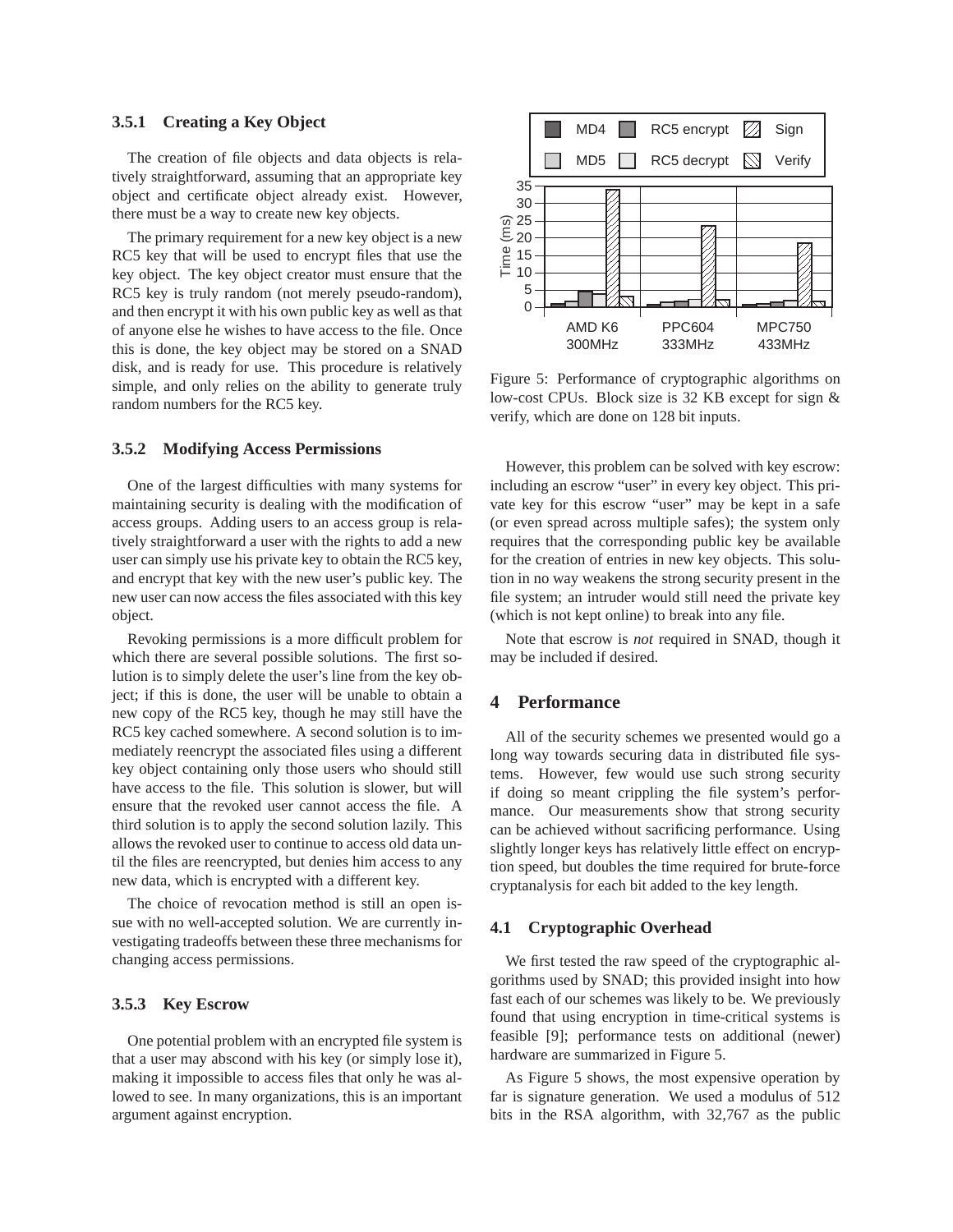

Figure 6: Cryptographic overhead for SNAD using a 360 MHz MPC750 for both client and disk, assuming 32 KB data blocks.

exponent, which allowed verification times to be much faster than signature generation times. Similar tests on a 200 MHz Pentium Pro with 1024 bit keys [26] required 43 ms for a public key signature; the faster processors available today should be able to complete this operation in times similar to those we measured for 512 bit keys.

The length of time required to compute a signature suggests that Schemes 1 and 2 are likely to be considerably slower than Scheme 3 on a workload that includes many writes. On a read-mostly file system, however, the long time required to calculate a signature is less important and the benefits of the stronger protection available from Schemes 1 and 2 may be more important. While this data was measured on relatively modern CPUs, progress marches on. As a result, a 500 MHz AMD K6 is currently available for \$20 retail; a 300 MHz K6 is even less expensive, and both are inexpensive enough to serve as an embedded processor.

By combining Tables 1, 2, and 3 and Figure 5, we can derive the theoretical overhead for each security scheme. Figure 6 shows the overhead for each scheme if the MPC750 (PowerPC G3) is used in both client and server; different processors will have different overheads, but the ratios between the schemes will be similar.

From Figure 5, we can derive the theoretical "speed limit" for performance using a 360 MHz MPC750 (PowerPC G3) for both client and disk. Schemes 1 and 2 are limited to nearly 6.4 MB/s for reads, but only 1.4 MB/s for writes. Scheme 3, on the other hand, can read at up to 10 MB/s and write even faster—12.7 MB/s. These rates are based on cryptographic overhead only; they do not include network and disk delays. However, they are useful in showing how fast a cryptographic file system could go given sufficiently fast disks and networks. Note, too, that Schemes 1 and 2 are limited primarily by the amount of time needed by the client to compute the signature; thus, they may work well in environments with many clients and relatively few disks.

## **4.2 SNAD Performance Measurements**

Though measuring the performance of cryptographic operations is useful, it does not show the full impact of end-to-end security on a distributed file system. We constructed prototype SNAD disks and clients, and ran experiments to see how much performance degradation was incurred when cryptographic overhead was added to a block-level SNAD server. The observations in this section present the worst-case scenario for cryptographic overheads because real file systems will likely have other overheads not present in a raw block server, allowing the cryptographic overheads to be partially overlapped with file system overheads.

Our workload consisted of reads and writes to logical blocks on disk with two access patterns: random and sequential. For the random access pattern, the client accessed a randomly selected a sequence of secure blocks. In the sequential access pattern, the client made 4 MB sequential requests, broken up into individual requests for secure blocks. This access pattern minimized seek and rotational latency but still incurred cryptographic overhead for each secure block.

Our experimental setup consisted of multiple VME boards running a real-time kernel (Wind River's VxWorks*TM*). Each board was based on the MPC750 running at either 333 or 360 MHz. The VME chassis was used only for power; the boards were connected to each other by 100 Mbit/s Ethernet switched through a Cisco 2900XL switch. In addition, each server was connected to a Seagate Cheetah 10K RPM UltraSCSI disk drive. We used 360 MHz boards for both client and server for the one-to-one tests; our multiple client and server tests used different configurations that are detailed later.

#### **4.2.1 Baseline: No Security**

Our first set of tests stressed the system without any cryptography, showing how fast the system could read and write data unencrypted and unencumbered by any security mechanisms. Figure 7 shows the performance of a one client, one disk SNAD system without any cryptographic overhead. There is a knee in the performance curve around 8 KB, and a block size of 32 KB delivers nearly the maximum performance permitted by a 100 Mbit/s Ethernet for sequential access. As expected, random accesses are slower than sequential accesses, though the large write buffer on the disk allows write performance for random writes to approach that of sequential writes for large blocks.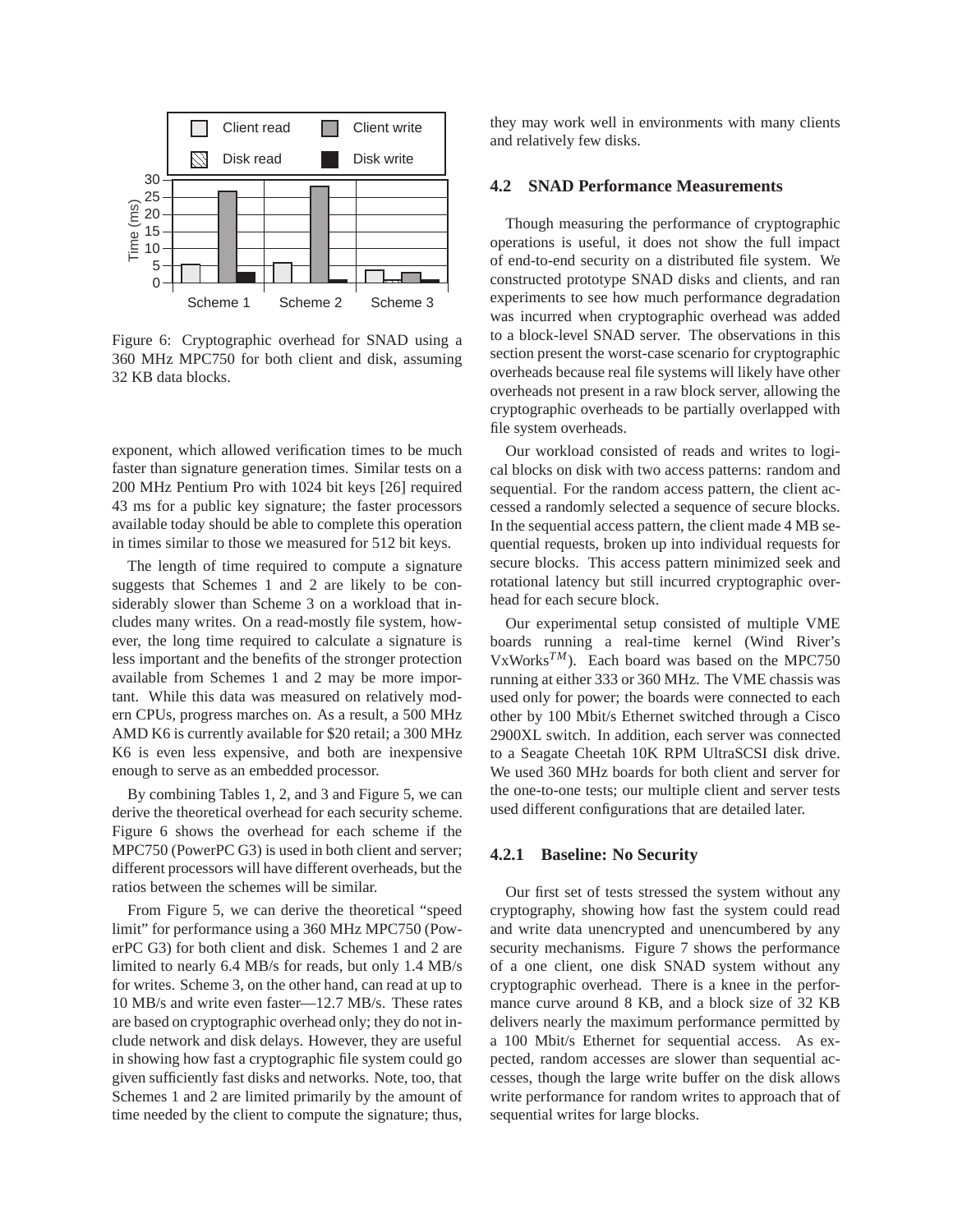

Figure 7: SNAD performance without cryptographic controls.



Figure 8: SNAD performance using Scheme 1.

We used the performance measurements shown in Figure 7 as a baseline for our other performance measurements, showing the effect of strong cryptographic security on file system performance for each security scheme in Section 3.4.

#### **4.2.2 Performance of Scheme 1**

As described in Section 3.4.1, Scheme 1 provides the best security, albeit at the cost of lower performance. Our



Figure 9: SNAD performance using Scheme 2.

experiments showed that, as expected, Scheme 1 suffers greatly on both sequential and random writes. However, Scheme 1 can keep up with random reads of blocks up to 32 KB, though it cannot keep up with sequential reads. These results are shown in Figure 8.

The performance shown in Figure 8 indicates that, with current processors, Scheme 1 is unsuitable for distributed file systems that require good performance with one exception: file systems that are dominated by small random (non-sequential) reads. For most access patterns, though, we must use other security schemes until processor speeds increase sufficiently to permit use of Scheme 1.

# **4.2.3 Performance of Scheme 2**

Scheme 2 improves upon the first scheme by changing the write operation to be less CPU-intensive at the SNAD server with little loss in security. The read operations in both Schemes 1 and 2 are identical, and the graph in Figure 9 indeed shows that the two schemes perform identically, with sequential reads suffering a significant performance loss and random reads running at the same speed encrypted and in the clear. However, the hopedfor performance gains on writes did not materialize with a single client because the bottleneck was in the gener-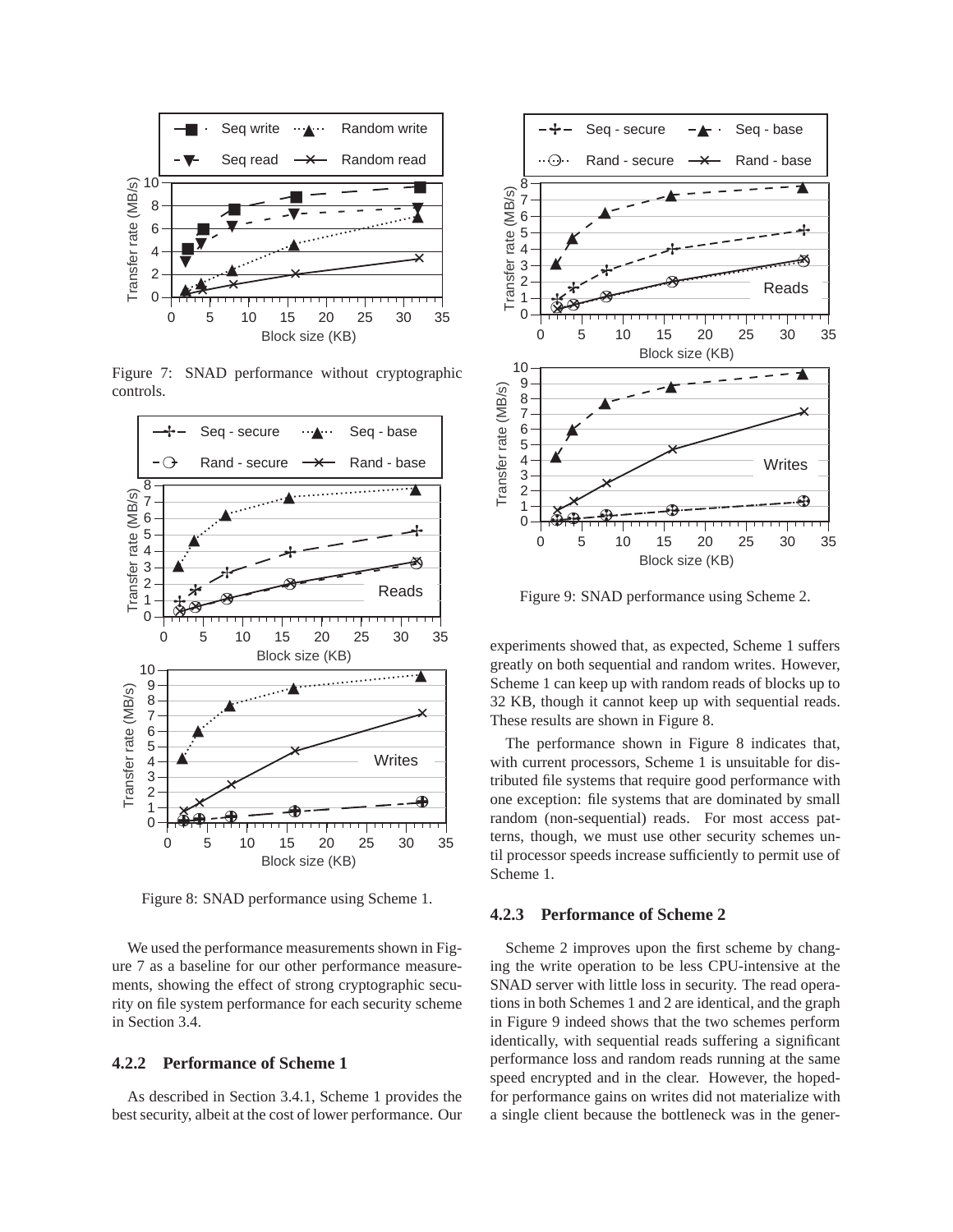

Figure 10: SNAD performance using Scheme 3.

ation of the public-key signature at the client. Instead, the write performance of Scheme 2 is similar to that of Scheme 1; neither is currently suitable for systems with large sequential writes.

## **4.2.4 Performance of Scheme 3**

Scheme 3 replaces the signed hash for block integrity and writer authentication with a keyed hash (HMAC). While this results in slightly less security, performance for this scheme is greatly improved over the first two schemes, as shown in Figure 10. This graph shows that, for Scheme 3, random I/O operations (read and write) suffer little or no performance penalty for cryptographic controls with block sizes between 2 KB and 32 KB. Long sequential transfers, on the other hand, do suffer a small performance penalty: large sequential writes with encryption run at 88% of the bandwidth of unencrypted writes, and large sequential reads run at 81% of the bandwidth of unprotected reads. We believe that this relatively small performance penalty is an acceptable price to pay for a large increase in file system security.



Figure 11: Performance of three security schemes and unsecured operations for 8 KB blocks.

## **4.2.5 Performance Summary**

Figure 11 shows the performance of all three security schemes and unsecured storage in a system using 8 KB blocks. We chose this block size because, although many current UNIX systems use 4 KB blocks, we believe that 8 KB (or even larger) is an appropriate size in an environment where 40 GB disks are common. In a system dominated by small reads, any of the security schemes would be acceptable, and would not reduce performance significantly.

In systems with many sequential operations or even a moderate number of writes, however, only the third scheme maintains performance within 20% of unsecured storage. The first two security schemes require the client to generate a public-key signature on writes, limiting performance. Sequential reads under the first two schemes also have reduced performance due to the public-key signature verification required on the client. This operation is much faster than signing, and does not slow down random reads, though it is not fast enough for sequential reads.

# **5 Future Work**

We are currently building a large-scale file system using object-based storage devices that use the security system described in this paper. Using this testbed, we are investigating the scalability of the different security schemes. Schemes 1 and 2 are slow in part because the clients must generate a signature. With one client and one server, this reduces performance. However, with many relatively low-bandwidth clients, the overhead of generating signatures is distributed to many machines.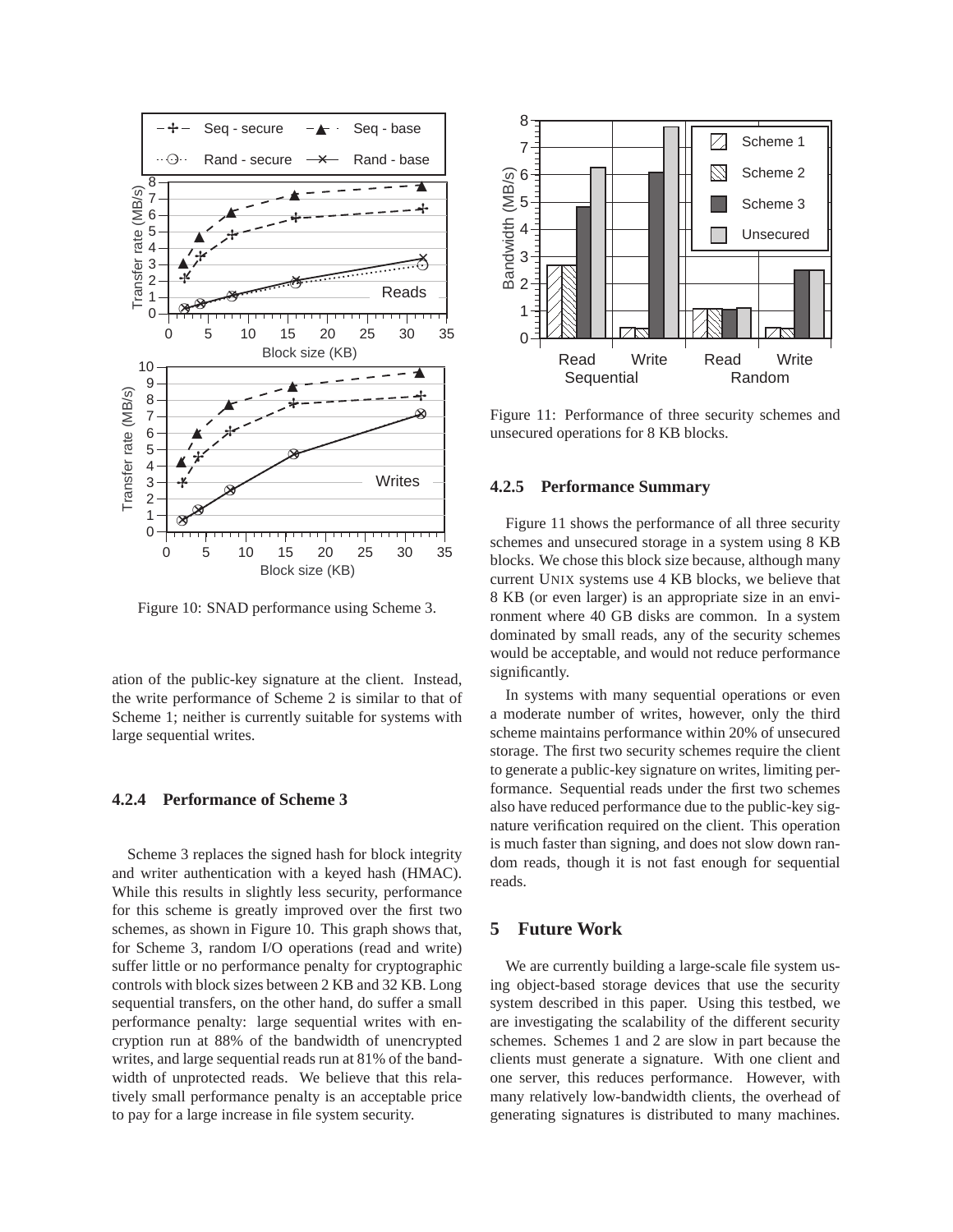In such a system, even a relatively slow CPU on a SNAD server can handle several clients simultaneously.

The performance of SNAD is quite good: it can provide strong security and authentication for a penalty of between 1% and 20%, depending on workload. This overhead can be reduced further by placing specialpurpose encryption hardware on CPUs, making it possible to do cryptographic operations considerably faster than the general purpose processors used in this study. If this is done, SNAD with the stronger Scheme 1 security would be feasible.

There is still much work to do on cryptographically secure file systems, particularly with real implementations. Systems such as TCFS [6] are a step in the right direction; however, issues such as performance, key revocation and security infrastructure in general need to be explored further.

# **6 Conclusions**

We presented a design for Secure Network Attached Disks and demonstrated that strong security for storage need not drastically reduce system performance. Random access reads and writes in our system suffered almost no performance penalty, and large sequential operations ran at 88% of maximum for writes and 81% of maximum for reads. This performance was achieved using inexpensive CPUs which could be included on each secure disk.

This security mechanism for distributed storage systems solves many of the performance and security problems in existing systems today. This system provides user data confidentiality and integrity from the moment it leaves the client computer. The distributed storage system should perform substantially better than centralized file servers, and provide better reliability. Having the security functionality decentralized will improve performance and scalability and remove the single point of failure that plagues many proposed centralized security schemes to date.

Integrating SNAD security schemes into modern distributed file systems is essential. Unsecured data is vulnerable to threats ranging from security holes in the operating system to unscrupulous users with access to raw storage devices. Implementing the security schemes we have described in a storage system costs relatively little in performance while providing tremendous advantages in security. Given the hostile environment on the Internet, distributed storage systems can no longer afford to be without strong security.

## **Acknowledgments**

The authors would like to thank Scott Brandt and other members of the Storage Systems Research Center for providing valuable feedback on this paper. We would also like to thank our shepherd, David Nagle and the anonymous referees for FAST for their helpful comments and insights.

## **References**

- [1] T. Anderson, M. Dahlin, J. Neefe, D. Patterson, D. Roselli, and R. Y. Wang. Serverless network file systems. *ACM Trans. Comput. Syst.*, 14(1):41–79, Feb. 1996.
- [2] M. Bellare, R. Canetti, and H. Krawczyk. Keying hash functions for message authentication. *Lecture Notes in Computer Science*, 1109:1–15, 1996.
- [3] M. Blaze. A cryptographic file system for Unix. In *Proceedings of the First ACM Conference on Computer and Communication Security*, pages 9– 15, Nov. 1993.
- [4] M. Blaze. Transparent mistrust: OS support for cryptography-in-the-large. In *Proceedings of the Fourth Workshop on Workstation Operating Systems*, pages 98–102, 1993.
- [5] M. Blaze. Key management in an encrypting file system. In *Proceedings of the Summer 1994 USENIX Technical Conference*, pages 27–34, June 1994.
- [6] G. Cattaneo, L. Catuogno, A. D. Sorbo, and P. Persiano. The design and implementation of a transparent cryptographic file system for UNIX. In *Proceedings of the Freenix Track: 2001 USENIX Annual Technical Conference*, pages 199–212, Boston, MA, June 2001.
- [7] J. Daemen and V. Rijmen. The block cipher Rijndael. In *Proceedings of the Third Smart Card Research and Advanced Applications Conference*, 1998.
- [8] H. Dobbertin. Cryptanalysis of MD4. *Lecture Notes in Computer Science*, 1039:53–69, 1996. Fast Software Encryption Workshop.
- [9] W. Freeman and E. Miller. An experimental analysis of cryptographic overhead in performancecritical systems. In *Proceedings of the 7th International Symposium on Modeling, Analysis, and Simulation of Computer and Telecommunication Systems (MASCOTS '99)*, pages 348–357, College Park, MD, Oct. 1999. IEEE.